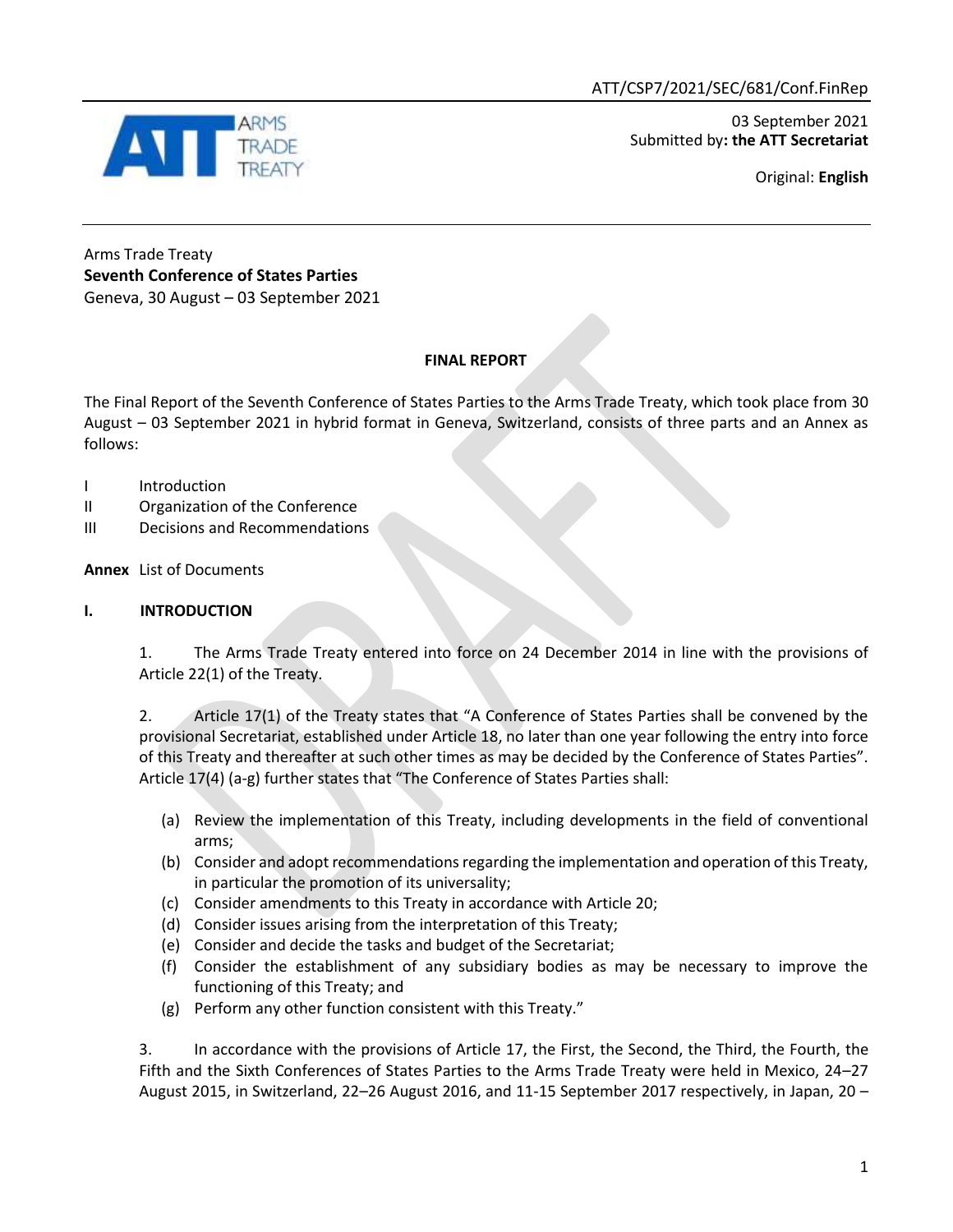24 August 2018, in Switzerland, 26-30 August 2019 and in written format 17-21 August 2020. The Seventh Conference of States Parties was held in hybrid format (with some delegates participating virtually via the Zoom platform and other delegates participating in person) in Geneva, Switzerland, on 30 August – 03 September 2021 in compliance with Article 17. The Conference was held at the Centre International de Conférences Genève (CICG).

4. To support the implementation of the Treaty at the national level, the Voluntary Trust Fund (VTF) established under Article 16(3), made further progress through disbursement of funds to Treaty implementation projects at a national level. To date, the VTF has funded 52 implementation projects in different regions. In the short period of its existence, the VTF has presented a useful ATT facility to support practical implementation of the Treaty.

5. The three ATT Working Groups established by the Third Conference of States Parties - the Working Group on Effective Treaty Implementation, the Working Group on Transparency and Reporting and the Working Group on Treaty Universalization - made further progress in their work. In the intersessional period of the Seventh Conference of States Parties, the three ATT Working Groups convened one series of virtual meetings on 26-29 April 2021, during which States Parties and other stakeholders exchanged information and views on practices and challenges related to Treaty implementation, transparency and reporting, and universalization. The ATT Working Group on Transparency and Reporting also held informal consultations virtually from 29-30 June 2021. In addition, remote consultations were held intersessionally to finalise documentation arising out of the April meetings that was to be submitted to CSP7 for consideration and decision. All stakeholders were invited to submit their written comments on the documentation via the ATT Secretariat by 23 June 2021.

6. To prepare for this Conference, one informal preparatory meeting was convened alongside meetings of the Working Groups on 30 April 2021. The meeting was held virtually with the President of the Conference and the ATT Secretariat being livestreamed via Zoom from Geneva, Switzerland, the seat of the Secretariat to the Treaty.

7. The Secretariat convened the Conference in fulfilment of Article 17(1) of the Treaty. On 31 May 2021, pursuant to Rule 12 of the Rules of Procedure, the Secretariat notified States Parties, Signatory States and the Secretary-General of the United Nations, in his capacity as depositary of the Treaty, of the Conference, its date and venue. On 06 July 2021, the CSP7 President announced the format and times of the Conference. Furthermore, the Conference's draft provisional agenda was circulated on 12 July 2021 in accordance with Rule 15.1 of the Rules of Procedure and, on 30 July 2021, all the Conference documents were circulated and made publicly available on the Treaty website at [https://www.thearmstradetreaty.org/conference-documents?templateId=1456745.](https://www.thearmstradetreaty.org/conference-documents?templateId=1456745)

8. As at 30 August 2021, the opening of the Conference, the Treaty had one hundred and ten (110) States Parties. Meanwhile the Treaty has thirty-one (31) Signatory States that have not yet deposited their instruments of ratification, acceptance or approval. On 18 July 2019, one of those Signatory States – the United States of America – notified the Secretary-General of the United Nations, acting in his capacity as depositary, that it does not intend to become a party to the treaty.

#### **II. ORGANIZATION OF THE CONFERENCE**

9. The Secretariat to the Treaty made arrangements and provided the necessary services for the Conference, including the preparation of this Report.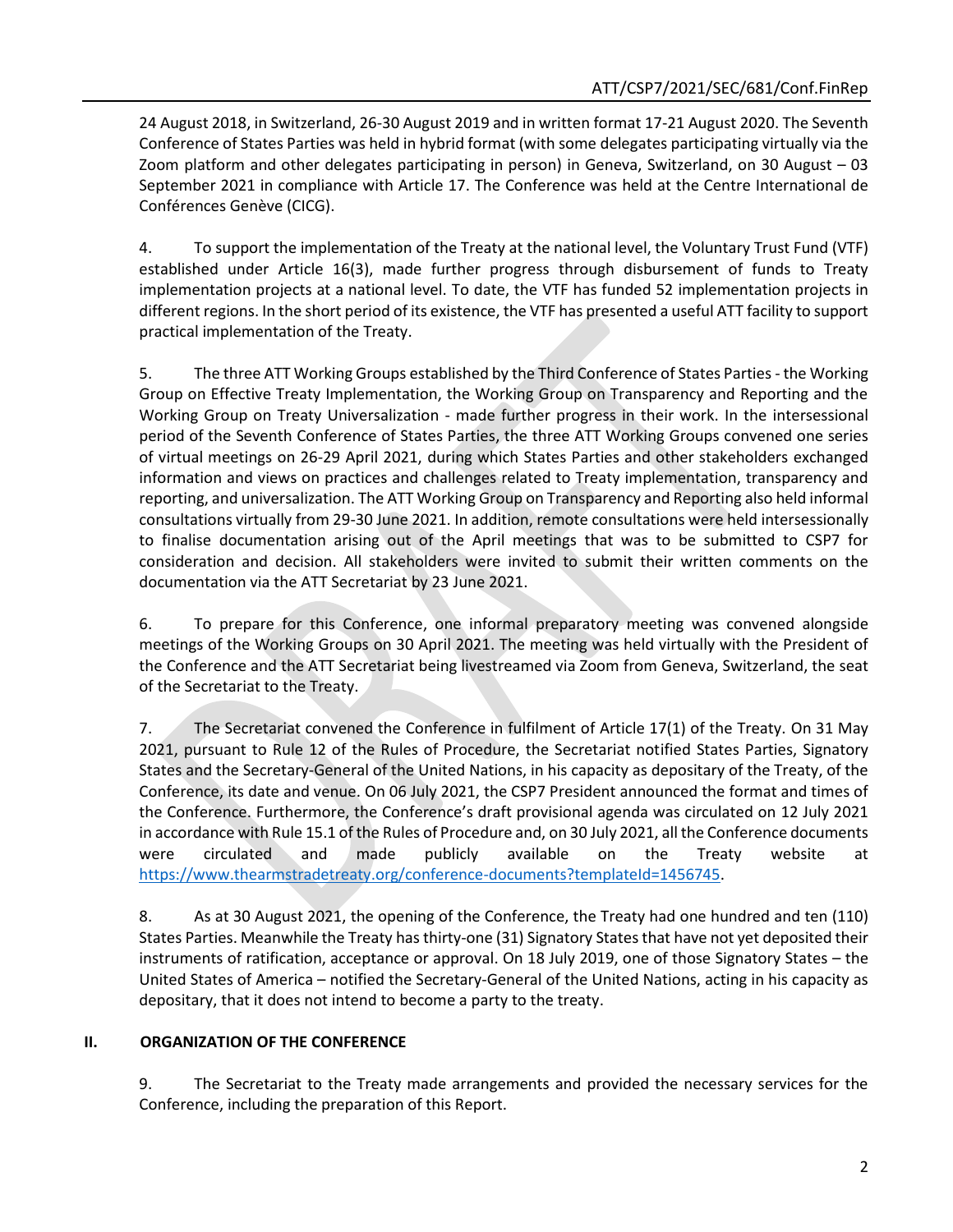10. The Conference was held in Geneva, Switzerland, 30 August – 03 September 2021 and was attended by 103 States, a number of international and regional organisations and representatives of civil society and industry.

11. Eighty-six (86) States Parties participated in the work of the Conference in accordance with Rule 1 of the Rules of Procedure: Afghanistan, Albania, Antigua and Barbuda, Argentina, Australia, Austria, Barbados, Belgium, Bosnia and Herzegovina, Botswana, Brazil, Bulgaria, Burkina Faso, Cameroon, Canada, Chad, Chile, China, Costa Rica, Côte d'Ivoire, Croatia, Cyprus, Czech Republic, Dominican Republic, El Salvador, Estonia, Finland, France, Georgia, Germany, Ghana, Greece, Guatemala, Guyana, Honduras, Hungary, Iceland, Ireland, Italy, Jamaica, Japan, Kazakhstan, Latvia, Lebanon, Lesotho, Lithuania, Luxembourg, Madagascar, Maldives, Malta, Mauritania, Mauritius, Mexico, Monaco, Montenegro, Mozambique, Namibia, Netherlands, New Zealand, Nigeria, North Macedonia, Norway, Panama, Peru, Poland, Portugal, Republic of Korea, Republic of Moldova, Romania, Saint Vincent and the Grenadines, Samoa, San Marino, Senegal, Serbia, Sierra Leone, Slovakia, Slovenia, South Africa, Spain, State of Palestine, Sweden, Switzerland, Togo, United Kingdom of Great Britain and Northern Ireland, Uruguay, and Zambia.

12. Fifteen (15) Signatory States participated in the work of the Conference in accordance with Rule 2 of the Rules of Procedure: Angola, Burundi, Cambodia, Comoros, Eswatini, Haiti, Israel, Malaysia, Nauru, Philippines, Singapore, Thailand, Turkey, the United States of America, and Zimbabwe.

13. The following two (2) States participated in the work of the Conference as observers in accordance with Rule 3 of the Rules of Procedure: Gambia and Kenya.

14. The following seven (7) organisations participated in the work of the Conference as observers in accordance with Rule 4 of the Rules of Procedure: European Union (EU), International Committee of the Red Cross (ICRC), Inter-Parliamentary Union (IPU), United Nations Institute for Disarmament Research (UNIDIR), United Nations Office for Disarmament Affairs (UNODA), United Nations Office on Drugs and Crime (UNODC) and the Wassenaar Arrangement.

15. The following thirty-three (33) civil society organizations, including NGOs, international coalitions of NGOs, associations representing industry and implementing agencies, participated in the work of the Conference as observers in accordance with Rule 5.1 and 5.2 of the Rules of Procedure: Action Sécurité Éthique Républicaines (ASER), AeroSpace and Defence Industries Association of Europe (ASD), Association of European Manufacturers of Sporting Ammunition (AFEMS), Associazione Nazionale Produttori Armi e Munizioni Sportive e Civili (ANPAM), Bonn International Center for Conversion (BICC), Centre for Armed Violence Reduction (CAVR), Conflict Armament Research (CAR), the Control Arms Coalition with representatives from the following NGOs: Asociacion de lucha para el desarme civil (Aludec), Assistance Mission for Africa (AMA), Amnesty International, Amnesty International France, Arms Control Association, Asociación de Políticas Públicas (APP), Cameroon Youths and Students Forum for Peace (CAMYOSFOP), Campaña Colombiana Contra Minas, Caribbean Coalition for Development and the Reduction of Armed Violence (CDRAV), Center for Peace Education, Miriam College, Centro de Estudios Ecuménicos, Comisión Mexicana de Defensa y Promoción de los Derechos Humanos, Committee of 100 in Finland, Control Arms, Fellowship of Christian Councils and Churches in the Great Lakes and Horn of Africa, (FECCLAHA), FOMICRES (Mozambican Force for Crime Investigation and Social Insertion), Global Thought Mx, Harvard Law School International Human Rights Clinic, Kikandwa Rural Communities Development Organization, Kingston and St Andrew Action Forum, Liberia Action Network on Small Arms (LANSA), Liberians United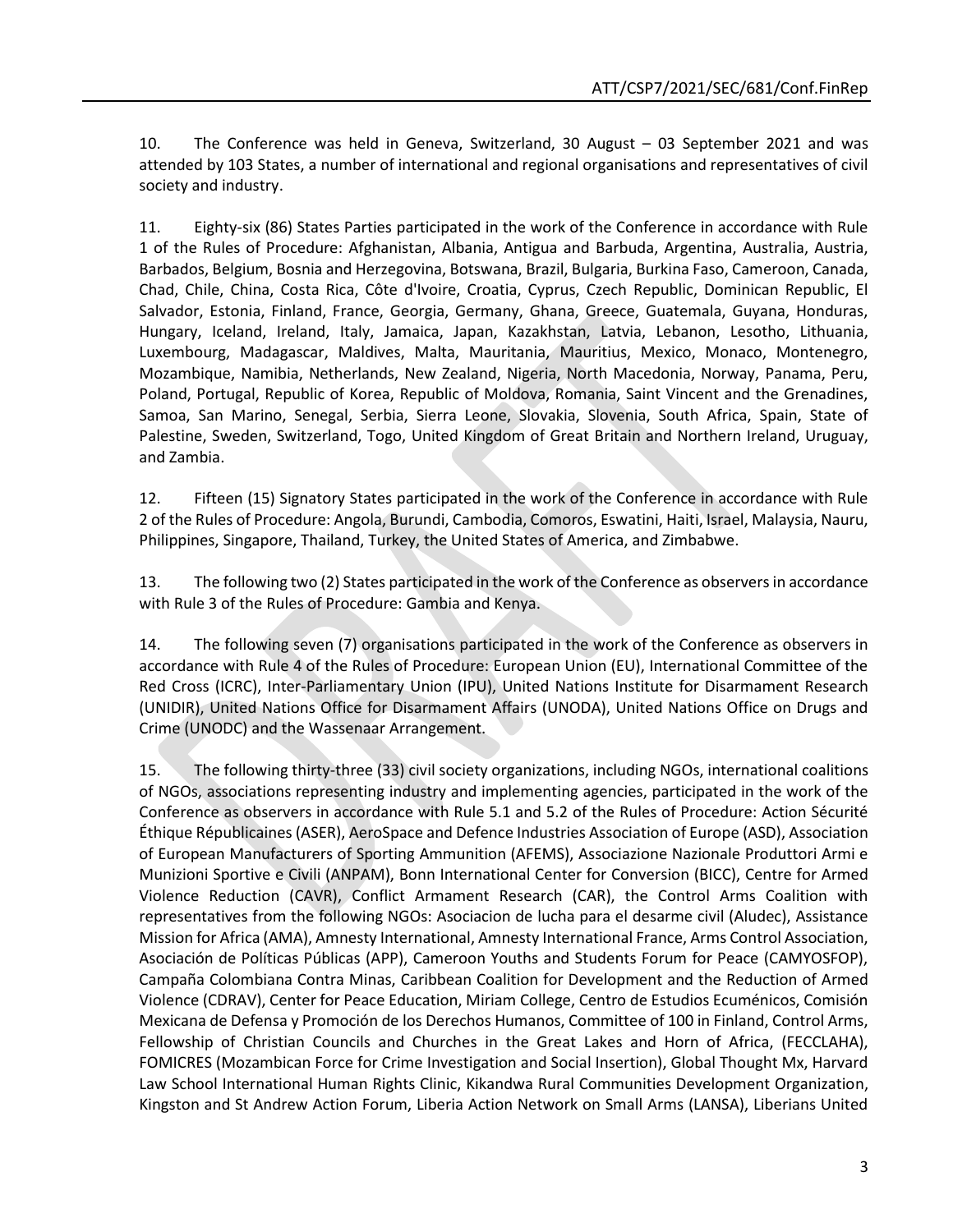to Expose Hidden Weapons, Liberians United to promote society safety and development, Mechanism for Search of Peace and Development Initiative (MI-RPD), Nonviolence International, Oxfam, PAX, Pax Christi International, Peace and Human Security Resources, Peace Angels Project, People's Federation for National Peace and Development (PEFENAP), Permanent Peace Movement, PIR Center, Project Ploughshares, Recherches et Documentation Juridiques Africaines (RDJA), Regional Center for International Development Cooperation (RCIDC), Regional Network on Peace and Security (RENOPS), Réseau d'Action Sur les Armes Légères en Afrique de l'Ouest, section Côte d'Ivoire (RASALAO-CI), Réveil Communautaire d'assistance aux Victmes (RECOVI), Saferworld, Security Research and Information Center (SRIC), SEHLAC, Sierra Leone Action Network on Small Arms (SLANSA), Stimson Center, Swedish Peace and Arbitration Society, TRANSCEND Pilipinas, University of Bradford, Vision GRAM-International, Women for Peace and Democracy Nepal, and the Zambian Network for Human Rights Defenders. Further participation came with Control Arms Foundation of India, Expertise France, Firearms and Ammunition Import/Export Roundtable (F.A.I.R.), Geneva International Centre for Humanitarian Demining (GICHD), Group for Research and Information on Peace and Security (GRIP), Groupement des industries françaises de défense et de sécurité terrestres et aéroterrestres (GICAT), IM Swedish Development Partner, International Action Network on Small Arms (IANSA), MAAT for Peace, Development and Human Rights, Meiji University Research Institute for the History of Global Arms Transfer, Mines Advisory Group (MAT), National Rifle Association of America–Institute for Legislative Action (NRA-ILA), Nonviolence International Southeast Asia, Parliamentary Forum on Small Arms and Light Weapons (PFSALW), Paul Beijer Consulting, Peace Research Institute Frankfurt (PRIF), Quaker United Nations Office (QUNO), Sporting Arms and Ammunition Manufacturers' Institute (SAAMI), Stockholm International Peace Research Institute (SIPRI), Terra Renaissance Japan, the Alliance of NGOs on Crime Prevention and Criminal Justice, University Tübingen, Women's International League for Peace and Freedom (WILPF), and the World Forum on Shooting Activities (WFSA).

16. In reference to Rule 7.4 of the Rules of Procedure, the Secretariat circulated a draft List of Participants to all States Parties on 25 August 2021, contained in document ATT/CSP7/2021/SEC/680/Conf.PartList, informing them of the composition of all delegations that have registered as Participants to the Conference under Rules 1 and 2 as well as those that have registered to attend as observers under Rules 3, 4, and 5, and requesting any possible objection by a State Party against the representation of a delegation of a State Party, Signatory State or observer at the Conference to be presented to the President no later than 13:00 local time, Saturday 28 August 2021.

17. At its opening session, the Conference was opened by His Excellency, Professor David J. FRANCIS, Minister of Foreign Affairs and International Cooperation, Republic of Sierra Leone. Statements were delivered to the Conference by H.E. Mr. Sheik Omar FAYE, Minister of Defence, Republic of the Gambia; Mr. Gilles CARBONNIER, Vice President, International Committee of the Red Cross; and Mr. Eugine Nyuydine NGALIM, Executive Director, Cameroon Youth and Students Forum for Peace, Control Arms.

18. During the same session, the Conference received video messages from H.E. Mme. Marie-Gabrielle INEICHEN-FLEISCH, State Secretary for Economic Affairs, the Swiss Confederation and H.E. Ms. Izumi NAKAMITSU, Under-Secretary-General and UN High Representative for Disarmament Affairs.

#### **III. DECISIONS AND RECOMMENDATIONS**

19. At its first plenary session on 30 August 2021, under item 2, the Conference adopted its Agenda referenced ATT/CSP7/2021/SEC/664/Conf.Agenda.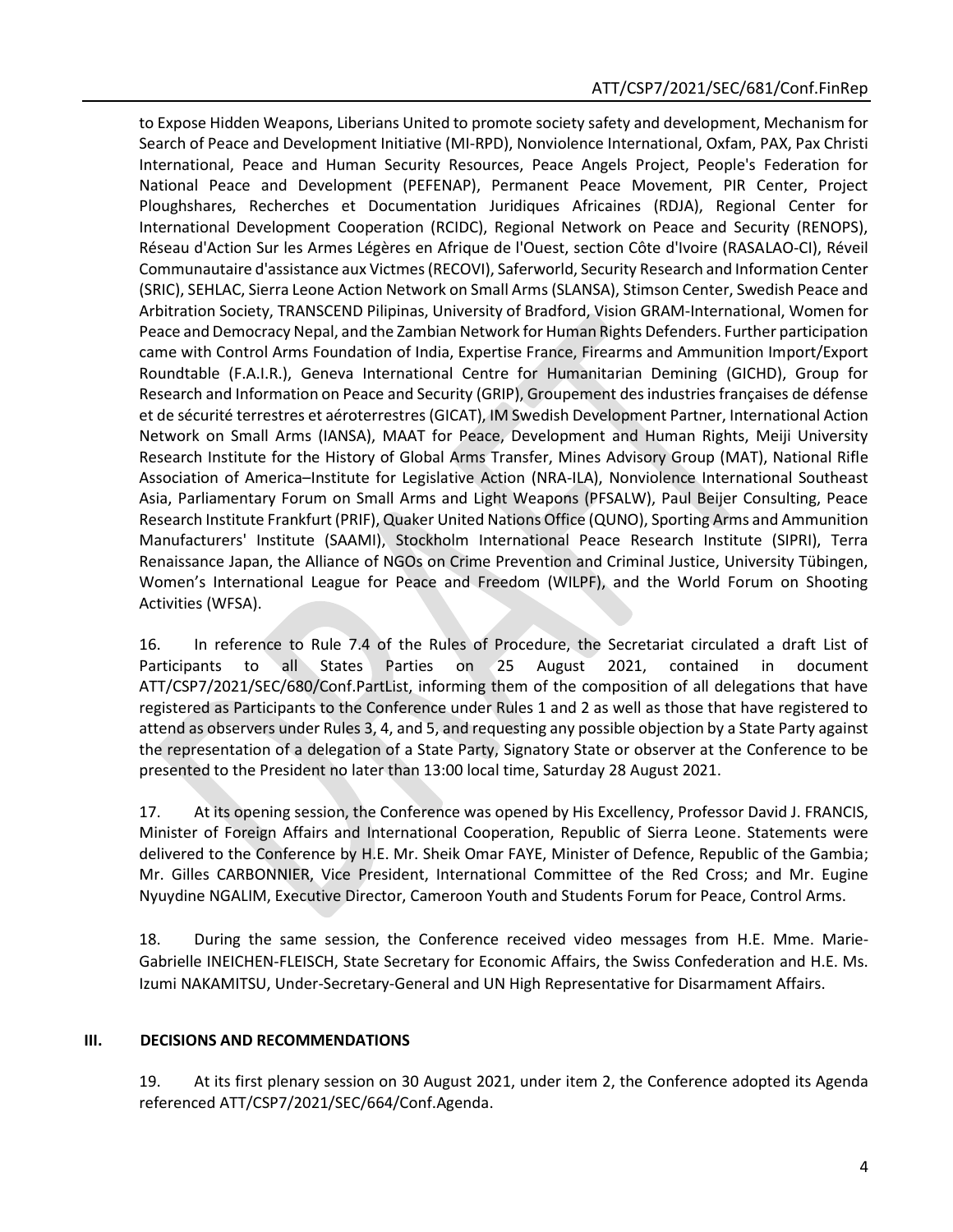20. At the same plenary session and in accordance with Rule 10 of the Rules of Procedure, the Conference confirmed Mr. Dumisani DLADLA, in his capacity as the Head of the Secretariat, as the Secretary of the Conference.

21. The Conference welcomed the thematic discussion on Small Arms and Light Weapons and Stockpile Management, the priority theme for the Conference, that explored how this subject could be articulated in the context of the ATT. To that end, the Conference considered the proposed set of possible areas for States Parties to consider for further inquiry and exchange or longer-term implementation contained in document ATT/CSP7/2021/PRES/659/Conf.SALWPSSM.Rev3 submitted by the CSP7 President. Having examined different aspects of small arms and light weapons and stockpile management issues in the context of the ATT, the Conference decided that:

- a. ATT stakeholders should map and better utilise existing guidance and tools developed under relevant international and regional instruments on preventing the illicit trade in SALW and strengthening stockpile management and security in order to prevent diversion as a way to strengthen ATT implementation.
- b. The Working Group on Effective Treaty Implementation should, as appropriate, formalise discussions concerning post-delivery cooperation experiences from both exporter and importer perspectives and should consider developing guidelines on cooperation and assistance to ensure ongoing compliance with export documentation, including authorised end-use.
- c. ATT States Parties should share, as appropriate, information on effective and innovative stockpile management programmes through updates to their ATT initial reports under section 7 a) i) of the ATT initial reporting template, plenary discussions or the restricted area of the ATT Secretariat website.
- d. States Parties are encouraged to provide information on their national practices relating to "mitigating measures" in the context of Article7(4) on GBV prevention, including related to stockpile security: what these can be and how they are implemented.
- e. The Working Group on Effective Treaty Implementation, with support from the ATT Secretariat, should consider identifying and compiling a list of existing relevant bilateral and multilateral assistance programmes within and outside the ATT, which aim to address the illicit trade on SALW and stockpile management. This list should be made available to States seeking such assistance.

22. Acknowledging the importance of universal adherence to the Treaty, the Conference welcomed all Treaty universalization efforts undertaken, in particular those of the President of the Seventh Conference of States Parties, Ambassador Lansana GBERIE. The Conference also welcomed the support provided by the European Union to publish hard copies of the Universalization Toolkit in all official UN languages. To take forward Treaty universalization, acknowledging and building on efforts by successive presidencies, the Conference considered the Working Group on Treaty Universalization Co-Chairs' Draft Report to CSP7, contained in document ATT/CSP7.WGTU/2021/CHAIR/677/Conf.Rep, and noted the Cochairs' findings that the following points will be important towards making progress on universalization: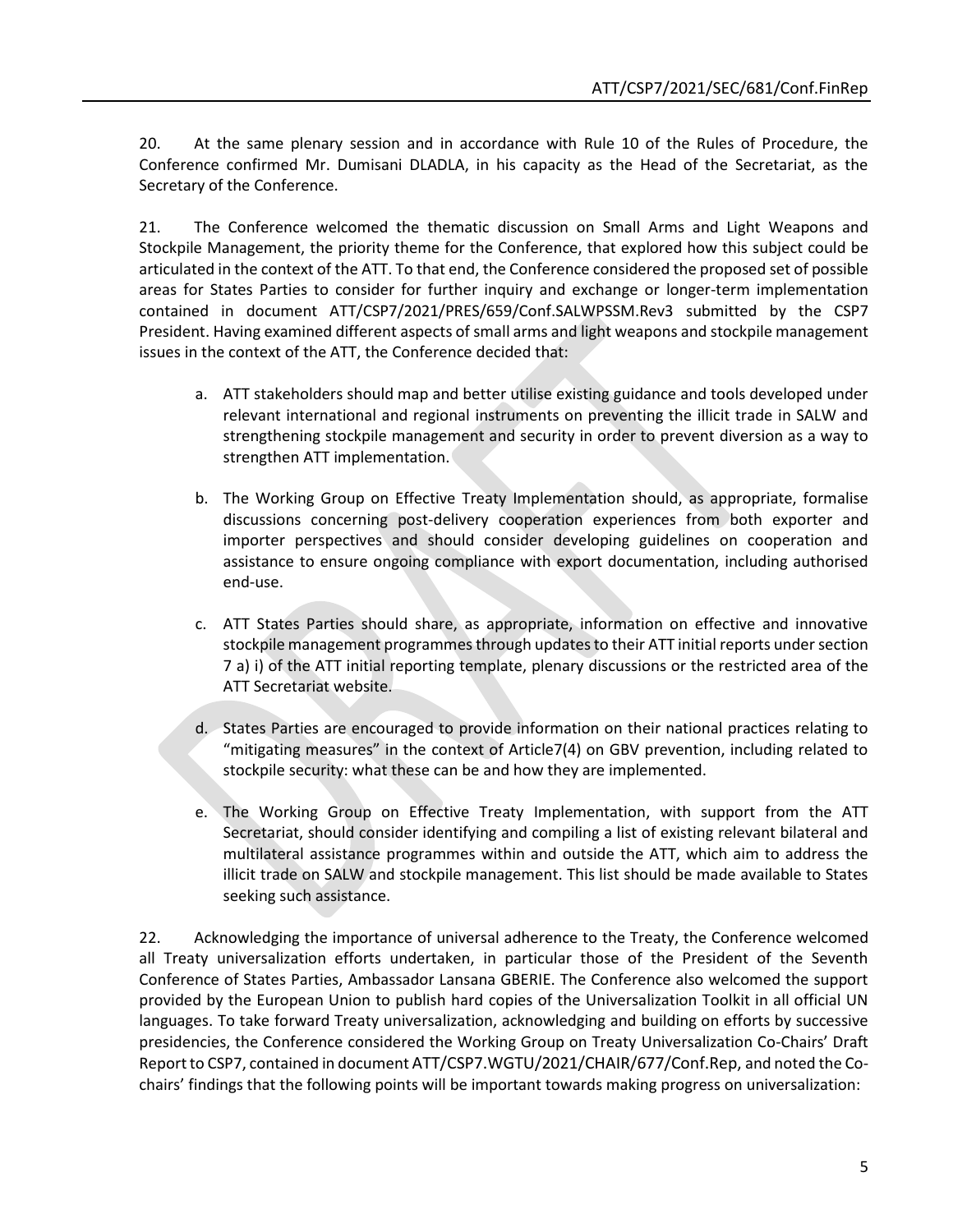- a. On-going efforts are needed to promote understanding of the ATT's objectives amongst non-States Parties. All too often there is a misperception that this is a disarmament treaty.
- b. It is important to engage in dialogue addressing the benefits of the ATT at both the national and regional levels. Such dialogue can respond to concerns that States may have about how joining the ATT will impact on their security.
- c. For some States, cooperation and assistance will be essential to their joining and implementing the ATT. For this reason, ATT States Parties and stakeholders must continue to explore all avenues for promoting and supporting the Voluntary Trust Fund.
- d. Direct dialogue with non-States Parties is needed to understand what are the challenges to progressing universalization and where support could be provided.
- e. Coordination and information sharing amongst ATT officeholders, the VTF Committee, States Parties and ATT stakeholders will assist universalization efforts. Such coordination could be facilitated through informal exchanges led by future Presidents.
- f. ATT States Parties could make a significant contribution to Treaty universalization through the Human Right's Council Universal Periodic Review mechanism by recommending to states under review to positively consider ratifying the ATT.

23. The Conference underscored the importance of effective Treaty implementation in advancing the object and purpose of the Treaty. The Conference recalled that the revised multi-year workplans for the Working Group on Effective Treaty Implementation sub-working groups on Articles 6 and 7, 9 and 11 were welcomed by States Parties in February 2021 via silence procedure, as living documents of a voluntary nature to be reviewed and updated regularly by the Working Group on Effective Treaty Implementation, as appropriate, and taking account of work undertaken by the different Working Groups, and to be posted on the ATT website.

24. The Conference considered the Working Group on Effective Treaty Implementation Chair's Draft Report to CSP7, contained in document ATT/CSP7.WGETI/2021/CHAIR/675/Conf.Rep. Regarding the activities to be undertaken in the intersessional period of the Eighth Conference of States Parties, it noted that the Facilitator of the Sub-working Group on Articles 6 and 7 will begin his work on a list of possible draft elements for Chapter 1 (Key concepts) of the proposed Voluntary Guide to assist States Parties in implementing Articles 6 and 7. The Conference looks forward to the Facilitator's presentation of the draft elements during the first meeting of the Sub-working Group in the CSP8 cycle in 2022, and to thereafter commencing focused discussions on Article 6 obligations as contemplated in the multi-year plan. The Conference also noted that the Facilitator of the Sub-working Group on Article 9 will begin preparations for a more in-depth look at the measures to regulate the transit and trans-shipment of arms by land, which will be the focus of the next meeting of the Sub-working Group in the CSP8 cycle as contemplated in the multi-year plan.

25. In addition, the Conference endorsed the *Draft paper outlining the elements of a process for assessing the risk of diversion*, prepared by the Facilitator of the Sub-working Group on Article 11, contained as Annex A to the Working Group on Effective Treaty Implementation Chair's Draft Report to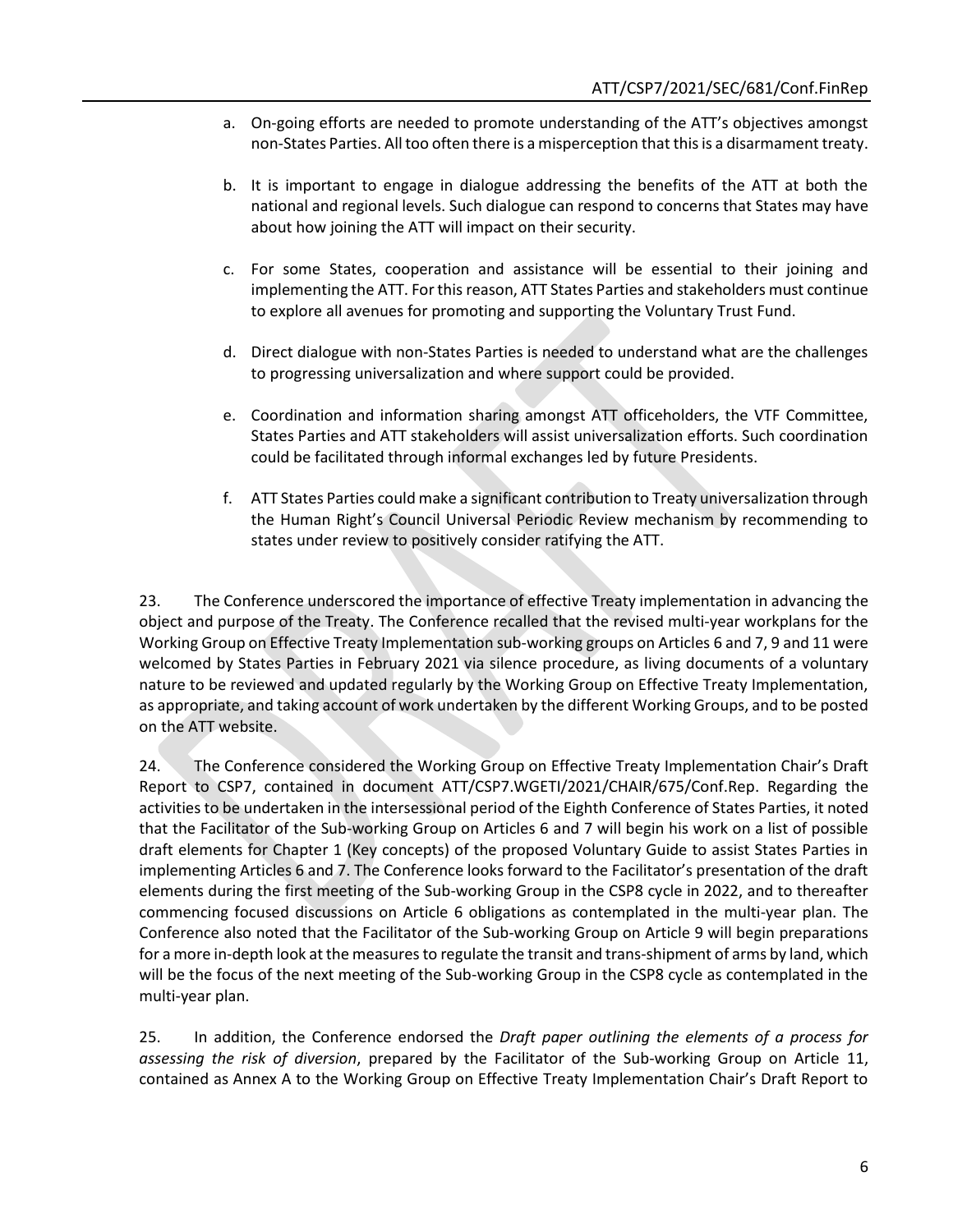CSP7, as a living document of a voluntary nature to be reviewed and updated regularly by the Working Group, as appropriate, and welcomed the publication of the document on the ATT website.

26. The Conference emphasized the significance of transparency and reporting as highlighted in the overview presentation by the ATT Secretariat on the current status of reporting under the Treaty. The Conference considered the Working Group on Transparency and Reporting Co-chairs' Draft Report to CSP7, contained in document ATT/CSP7.WGTR/2021/CHAIR/676/Conf.Rep, and:

- a. Recalled that transparency is a key purpose of the Treaty and as such, the WGTR must ensure that transparency is reflected in all its processes, discussions and proposals aimed at the fulfilment of the objectives of the Treaty;
- b. Reiterated that reporting is a fundamental obligation of the ATT, and submitting initial and annual reports is an indicator of the commitment of a State Party to the Treaty;
- c. Expressed its concern for the low rate of compliance with the reporting obligations;
- d. Urged States Parties that are not fully compliant with their reporting obligations to submit their reports or, in case of difficulty to do so, to make use of the available assistance mechanisms in order to achieve full compliance with the Treaty's reporting obligations;
- e. Encouraged all relevant stakeholders to continue to implement the Outreach Strategy on Reporting that was adopted at CSP4, and to use all available means to actively engage with States Parties that are not fully compliant with the reporting obligations, in order to raise awareness on the mandatory nature of reporting and to provide assistance upon request;
- f. Encouraged States Parties and signatory States to register online for access to the IT platform and make use of the information exchange platform;
- g. Endorsed the revised Initial reporting template, as contained in Annex C of the Co-Chairs' report, and recommended its use by States Parties in compiling their initial reports in accordance with Article 13 paragraph 1 of the Treaty;
- h. Endorsed the revised Annual reporting template, as contained in Annex E of the Co-Chairs' report, and recommended its use by States Parties in compiling their annual reports in accordance with Article 13 paragraph 3 of the Treaty;
- i. Endorsed the standing agenda-items and the recurring and specific tasks for the WGTR in the period between CSP7 and CSP8, as included in Annex A of the Co-Chair's report.

27. The Conference considered the Diversion Information Exchange Forum (DIEF) Chair's Report to CSP7, contained in document ATT/CSP7.DIEF/2021/CHAIR/673/Conf.Rep, and:

> a. Recognized that because of the confidential nature of the DIEF and the sensitivity of the relevant information, and in order to be meaningful and effective, Diversion Information Exchange Forum meetings need to be held in-person and allow broad participation of States Parties and Signatories;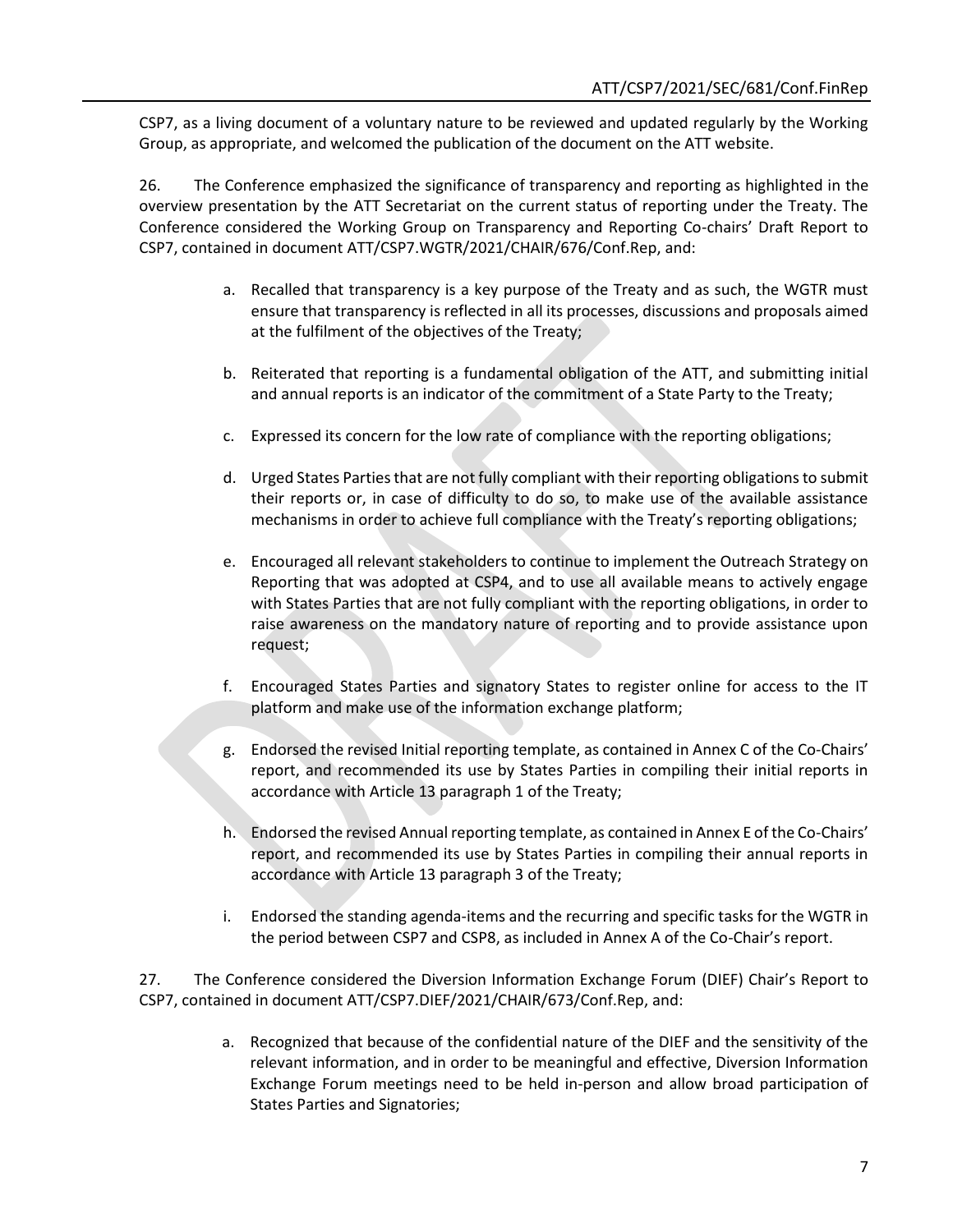- b. Mandated the CSP8 President to organize the first formal meeting of the Diversion Information Exchange Forum as soon as broad in-person participation is feasible, within the timeframe and budget allocated for ATT meetings in 2022, and in line with its Terms of Reference; and
- c. Decided that the usefulness of the Diversion Information Exchange Forum will be reviewed at the first CSP following two cycles of DIEF meetings.

28. The Conference considered the Working Paper presented by Argentina, the former President of CSP6 (contained in document ATT/CSP6/2020/PRES/611/Conf.TranspInfExch.Rev4), acknowledging the role of transparency and information exchange in preventing diversion. Having examined the recommendations to the CSP contained in the document, the Conference decided that:

- a. States Parties and Signatory States are encouraged to actively use the Diversion Information Exchange Forum as a means to facilitate international cooperation in order to prevent and eradicate diversion.
- b. States are encouraged to use all available tools to exchange information, especially the IT platform in the restricted access section of the Treaty Website, with the objective of establishing free- flowing, fast and effective channels of communication.
- c. States are encouraged to designate, communicate and update national points of contact, as appropriate, in order to rapidly and easily identify national counterparts for consultations and exchange of information Likewise, States are encouraged to submit updates to their initial reports regarding changes in their national control systems as required by Article 13.1 and, in particular, about changes in the implementation of Articles 11 and 15.
- d. States are encouraged, pursuant to national laws, to hold consultations and exchange information with the objective of verifying the authenticity of the import, export, transit and/or trans- shipment documentation in cases of international transactions.
- e. States are encouraged to hold consultations and exchange information to verify the legality of users and final uses, as well as the entities and actors involved in international transit and transshipment.
- f. States are encouraged, subject to national laws and capacities, to engage in post-delivery cooperation regarding exports and imports and to exchange information on issued authorizations and the mentioned cooperation with the States involved in the operation in order to facilitate early detection of diversion during international transactions.
- g. It is recommended that, within the context of the operation of the Diversion Information Exchange Forum, the States involve the different state actors that can intervene in the detection of diversion cases, including export licensing and law enforcement officers in each State, as well as, where appropriate and in accordance with paragraph 8 of the Terms of Reference of the Diversion Information Exchange Forum , expand cooperation with civil society, industry, academia, and other relevant non- state actors that can assist in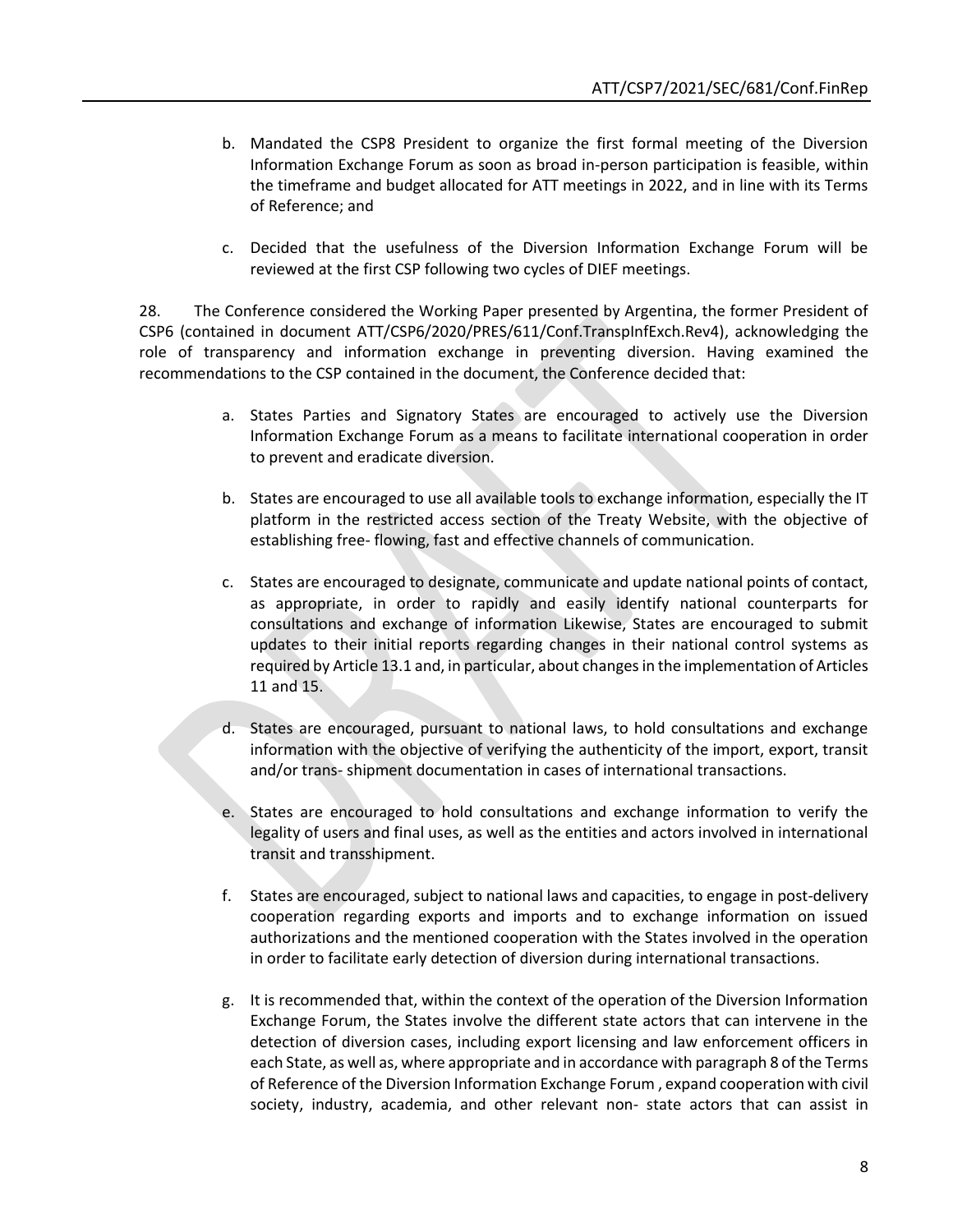investigating, establishing, identifying and//or addressing cases of diversion and presenting them in the DIEF. In sharing information and presenting cases, States should also consider the important role and the potential input of actors that are actually involved in transit, transshipment, import, exports and brokering.

h. States are encouraged to exchange information at the bilateral, subregional, and regional levels in other multilateral contexts related to the ATT. Likewise, States are encouraged to establish mechanisms to share information from the ATT in order to promote the exchange.

29. The Conference approved the ATT Secretariat provisional budget for the year 2022 as contained in document ATT/CSP7/2021/SEC.FIN/661/Conf.2022Bud.

30. The Conference welcomed the proposal submitted by the Management Committee contained in document ATT/CSP7.MC/2021/MC/672/Conf.PropAudit and, in accordance with Rule 10 of the ATT Financial Rules, decided to reappoint Price Waterhouse Coopers as the independent auditor for the ATT for a period of four years starting after the Seventh Conference of States Parties.

31. In reference to decisions of previous Conferences of States Parties regarding ATT financial contributions, the Conference, again, expressed deep concern about the unpaid contributions of States and called on States that have not done so to address their financial obligations in a prompt and timely manner. The Conference highlighted the risks that the ATT process and its essential activities, including the organization of future ATT meetings, will face if the situation is not addressed.

32. The Conference recalled that in February 2021, States Parties requested (via silence procedure) the Management Committee to continue to prepare guidelines on the issue of "arrangements with the Secretariat in relation to the discharge of its financial obligations" (reference Financial Rule 8.1.d) for consideration at CSP7 as originally mandated by CSP5, based on the document proposed by the Management Committee in Annex A to the Draft Elements for a Secretariat's Procedure Regarding Rule 8 (1) d (contained in document ATT/CSP6.MC/2020/MC/609/Conf.PropFinArr8(1)d). The Conference considered the draft elements for a procedure regarding Financial Rule 8.1.d (contained in document ATT/CSP7.MC/2021/MC/674/Conf.PropFinArr8(1)d)), and adopted the process for making financial arrangements contemplated under Financial Rule 8.1.d proposed by the Management Committee in that document.

33. The Conference decided to hold its next formal annual session, the Eighth Conference of States Parties, in Geneva, Switzerland on 22 – 26 August 2022, at the Centre International de Conférences Genève (CICG), a venue generously provided for by the Swiss government. Furthermore, the Conference decided that the informal preparatory meetings and the meetings of the Working Groups will also be held in Geneva, Switzerland, with dates to be confirmed by the President of the Eighth Conference of States Parties.

34. Pursuant to Article 17(3) of the Treaty, the Conference adopted the budget for the Eighth Conference of States Parties, submitted by the ATT Secretariat as contained in document ATT/CSP7/2021/SEC.FIN/661/Conf.2022Bud, including costs for the informal preparatory meetings and meetings of the ATT Working Groups. The Conference further decided costs for informal preparatory and Working Groups meetings shall include costs for document translation and in-session interpretation. The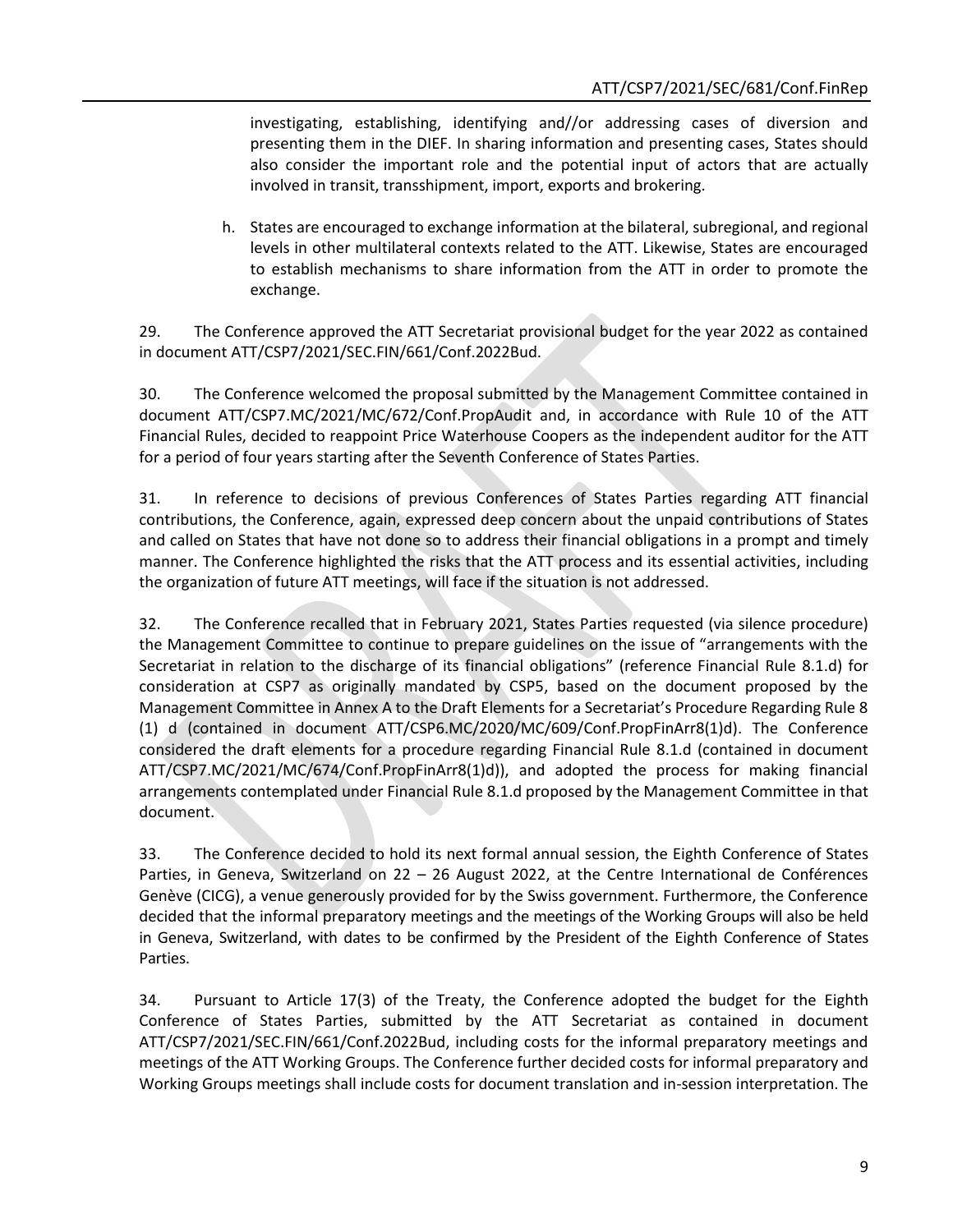Conference emphasised that any indirect meeting costs, such as for travel and accommodation, shall be borne by participants.

35. Pursuant to Rule 9.1 of the Rules of Procedure, the Conference elected, by acclamation, the Permanent Representative of Germany to the Conference on Disarmament, Ambassador Thomas GÖBEL, as the President of the Eighth Conference of States Parties.

36. Pursuant to the same Rule, the Conference elected, by acclamation, Japan, Latvia, Mexico and South Africa as the four (4) vice-Presidents for the Eighth Conference of States Parties.

37. Pursuant to Section 3 of the Management Committee's Terms of Reference, the Conference appointed the following State Party representatives designated by each UN regional group, as members of the Management Committee to serve for a period of two years up to the Ninth Conference of States Parties: [Costa Rica (tbc)], the Czech Republic, the Republic of Korea, [*Western Group (tbc)*] and South Africa.

38. Pursuant to Article 17(4)(f) of the Treaty and Rule 42 of the Rules of Procedure, the Conference mandates the President of the Eighth Conference of States Parties to appoint the Chairs of the ATT Working Groups for a period until the conclusion of the Eighth Conference of States Parties.

39. The Conference warmly thanked Ambassador Lansana GBERIE of Sierra Leone for his dedication and for all he has accomplished as President of the Seventh Conference of States Parties in the difficult circumstances that have prevailed due to the COVID pandemic. The Conference acknowledged that Ambassador GBERIE's efforts to advance the interests of the Treaty, support States, and navigate the obstacles posed by the circumstances of his Presidency, resulted in a successful Conference.

40. At its last plenary meeting on Friday 03 September 2021, the Conference adopted its Final Report contained in document ATT/CSP7/2021/SEC/681/Conf.FinRep, and as orally amended to be issued as document ATT/CSP7/2021/SEC/681/Conf.FinRep.Rev1.

\*\*\*//\*\*\*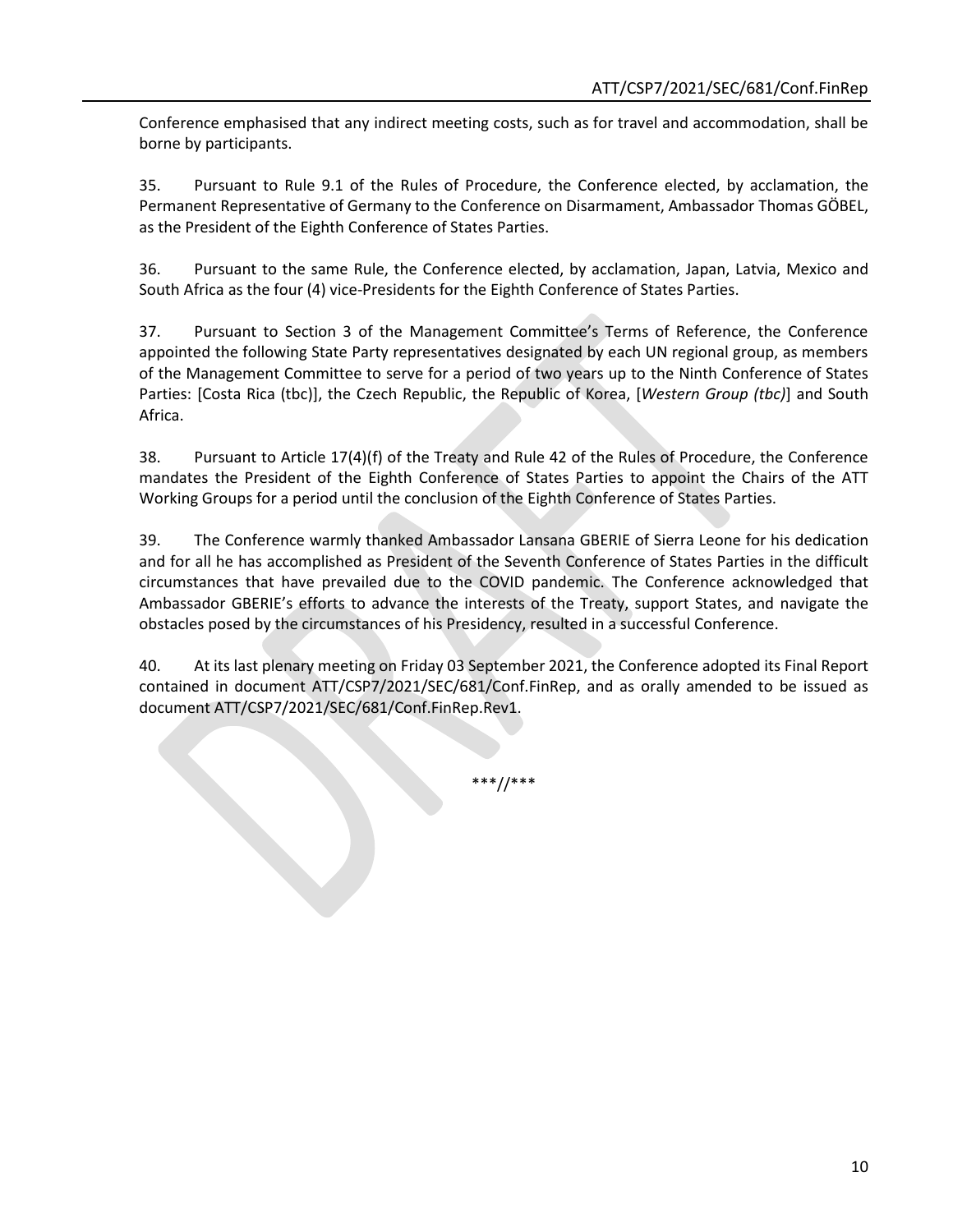#### **ANNEX**

#### **LIST OF DOCUMENTS**

ATT/CSP7.MC/2021/MC/672/Conf.PropAudit Proposal on the reappointment of PWC as an

ATT/CSP7/2021/PRES/659/Conf.SALWPSSM.Rev3 Draft Working Paper: Strengthening efforts

ATT/CSP7.WGETI/2021/CHAIR/675/Conf.Rep ATT Working Group on Effective Treaty

ATT/CSP7.WGTR/2021/CHAIR/676/Conf.Rep ATT Working Group on Transparency and

ATT/CSP7/2021/SEC.FIN/661/Conf.2022Bud ATT Provisional budget estimates for the financial year 2022, submitted by the Secretariat

ATT/CSP7/2021/SEC/664/Conf.Agenda CSP7 Provisional Agenda, submitted by the President

ATT/CSP7/2021/SEC/665/Conf.PoW CSP7 Provisional Programme of Work, submitted by the President

ATT/CSP7/2021/SEC/669/Conf.AnnPoW CSP7 Provisional Annotated Programme of Work, submitted by the President

ATT/CSP7/2021/SEC/670/Conf.SecRep Report on the ATT Secretariat's activities for the period 2020/2021, submitted by the Secretariat

ATT/CSP7.MC/2021/MC/671/Conf.Rep Report on the Management Committee's activities for the period 2020/2021, submitted by the Management Committee

> independent auditor for the ATT, submitted by the Management Committee

ATT/CSP7.MC/2021/MC/674/Conf.Rep Draft elements for a procedure regarding Rule 8(1)d, submitted by the Management Committee

> to eradicate the illicit trade in small and light weapons and ensure efficient stockpile management, presented by the President of the Seventh Conference of State Parties to the ATT

> Implementation - Chair's Draft Report to CSP7

> Reporting - Co-chairs' Draft Report to CSP7